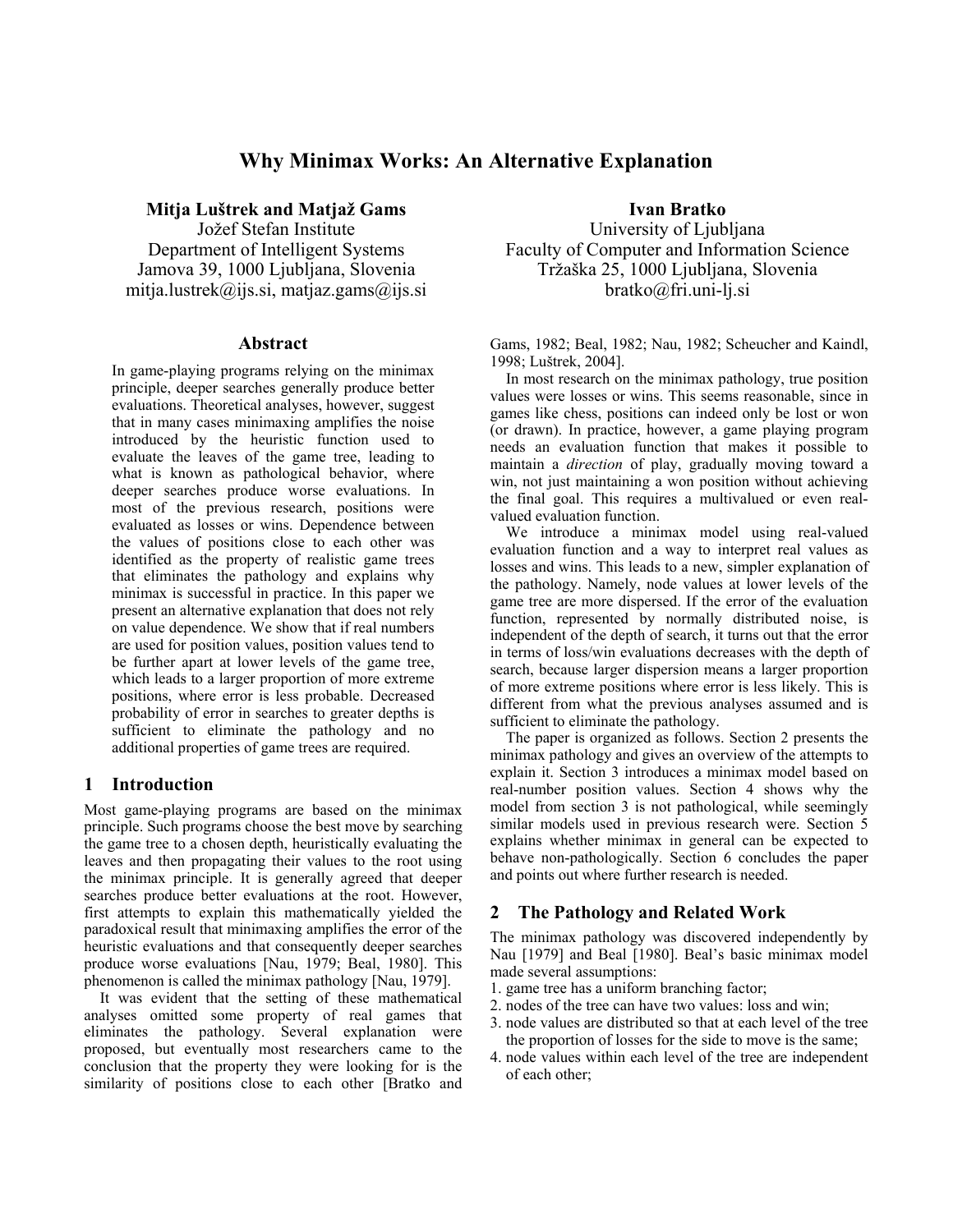5. the error of heuristic evaluation at a node at the lowest level of search, being the probability of mistaking a loss for a win or vice versa, is independent of the depth of search and the true value of the node.

We proceed to present Beal's basic model, although our analysis is mostly based on later work. Negamax representation is used in this section, i.e. node values are viewed as lost or won from the perspective of the side to move. Let *b* be the branching factor of the tree, *d* the depth of search and *ki* the probability of a node at *i*-th level being lost. Levels are numbered downwards: from 0 for root to *d* for the lowest level of search.

A node can only be lost if all of its descendants are won (for the opponent), so the relation between the values of *k* at consecutive levels is governed by equation [\(1\).](#page-1-0)

$$
k_i = (1 - k_{i+1})^b \tag{1}
$$

Assumption 3 requires  $k_i = k_{i+1}$ , which results in  $k_i = c_b$  for all *i*; for example,  $c_2 = 0.3820$ .

Two types of evaluation error are possible: a loss can be mistaken for a win (false win) or a win for a loss (false loss). Let  $p_i$  and  $q_i$  be the probabilities of the respective types of error at *i*-th level. They are calculated according to equations [\(2\)](#page-1-1) and [\(3\).](#page-1-2)

$$
p_i = \frac{1}{k_i} (1 - k_{i+1})^b (1 - (1 - q_{i+1})^b) = 1 - (1 - q_{i+1})^b
$$
 (2)

$$
q_i = \frac{1}{1 - k_i} \sum_{j=1}^{b} {b \choose j} k_{i+1}^j (1 - k_{i+1})^{b-j} p_{i+1}^j (1 - q_{i+1})^{b-j}
$$
(3)

It turns out that if the same  $p_d = q_d$  are used in searches to all depths, the error in the root, defined as  $p_0 k_0 + q_0 (1 - k_0)$ , increases with *d*. "This result is disappointing," concluded Beal, since it was exactly the opposite of what he set out to show. His model must have been flawed in some way.

In the years following the discovery of the pathology, several researchers attempted to find the flaw in Beal's basic model by attacking its assumptions (1. through 5. at the beginning of this section).

- 1. Michon [1983] observed that the pathology depends on the probability distribution of branching factor: game trees with uniform branching factor tend to be pathological, while game trees with, for example, geometrically distributed branching factor do not. It is not known whether real games have any of the nonpathological distributions, though.
- 2. Bratko and Gams [1982] were the first to experiment with multivalued evaluations. They assigned no particular meaning to different values, which resulted in behavior similar to the one with two values, i.e. pathological. Pearl's results were similar [1983]. Scheucher and Kaindl [1998] and Luštrek [2004] also used multiple and even real values, but only to establish realistic relations among node values and the magnitude of error, so even though their models were not pathological, they did not attribute the absence of pathology to real values. Sadikov *et al.* [2003] used multiple values in their analysis of king and rook versus king chess endgame. They explained the pathology, but their explanation involves multiple values

only indirectly and it is not known whether it applies to cases other than the endgame they studied.

- 3. Having node values distributed so that  $k_i = c_b$  for all *i* not only simplifies calculations, it is generally agreed to be necessary [Bratko and Gams, 1982; Beal, 1982; Nau, 1982]. If  $k_0 \neq c_b$  is chosen,  $k_i$  starts to oscillate between values close to 0 and 1 for relatively small *i*, meaning that we are dealing with games that are almost certainly won for one side and as such not interesting.
- 4. Most researchers [Bratko and Gams, 1982; Beal, 1982; Nau, 1982; Scheucher and Kaindl, 1998; Luštrek, 2004] agreed that similarity of positions close to each other eliminates the pathology, although they arrived at this conclusion in different ways. Pearl [1983] claimed that early terminations are the culprit, but these can also be interpreted as a form of node-value dependence.
- <span id="page-1-0"></span>5. Pearl [1983] showed that in order to overcome the pathology, the error of the evaluation function must decrease exponentially with the depth of search. It is generally believed that the quality of the evaluation cannot vary enough to account for the absence of pathology. Scheucher and Kaindl [1998] did use depthdependent error. And although such error made increased depth of search more beneficial, node-value dependence was required to altogether eliminate the pathology.

<span id="page-1-2"></span><span id="page-1-1"></span>The conclusion one can make based on the existing literature on the minimax pathology is that the pathology is usually not observed in real games because their position values are not independent of each other. This conclusion is reinforced by the fact that multiple authors have arrived at it in different ways.

## **3 A Minimax Model Based on Real Values**

Even though all the explanations for the absence of pathology in minimax provided in the previous section are valid, at least under the assumptions their authors made, are these assumptions really necessary and realistic? We argue that real numbers should be used for position values, in which case another, more basic explanation is sufficient.

Both game-playing programs and humans use multivalued position evaluations. There is little doubt this is necessary in games where the final outcome is multivalued (Othello, tarok etc.). In games where the outcome can only be a loss, a win and perhaps a draw (chess, checkers etc.), multiple values might seem to be useful only as a way to express the uncertainty of a program or human. However, even given unlimited resources to determine the value of a position, in a losing position, the best one can do against a fallible and not fully known opponent is evaluate the position in terms of the probability of loss. In a winning position, even a perfect two-valued evaluation function could maintain a won position indefinitely without actually winning (or until termination due to 50-move rule in chess). In essence, multivalued evaluation function is necessary to differentiate between multiple winning (or losing, if only such are available) moves. Scheucher and Kaindl [1998] demonstrated on chess that a two-valued evaluation function performs poorly compared to a multivalued one.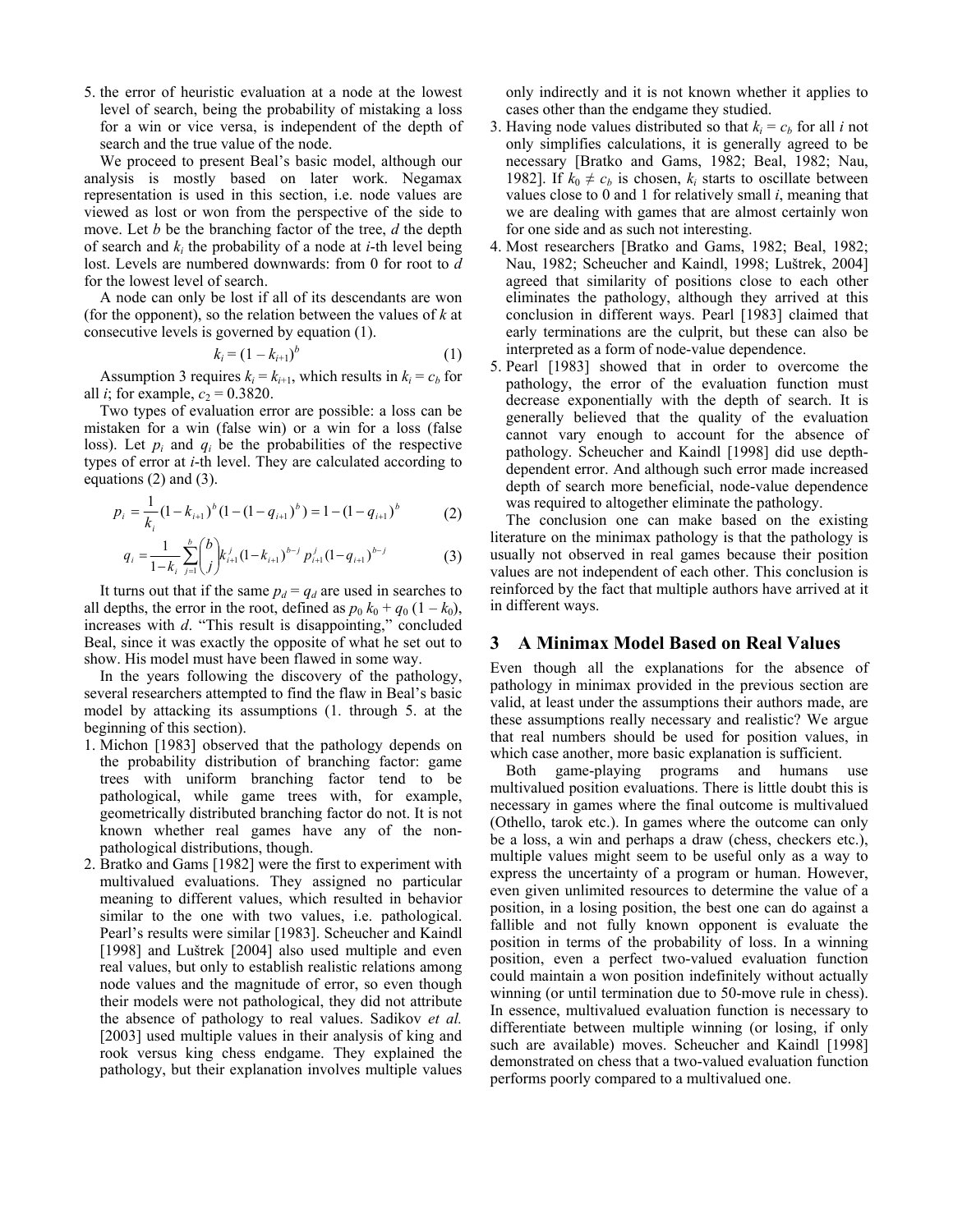We propose a minimax model similar to Beal's basic model, except that it uses real numbers for position values:

- 1. game tree has a uniform branching factor;
- 2. nodes of the tree have real values;
- 3. if the real node values are converted to losses and wins, they are distributed so that at each level of the tree the proportion of losses for the side to move is the same;
- 4. node values within each level of the tree are independent of each other;
- 5. the error of heuristic evaluation at a node at the lowest level of search, being normally distributed noise, is independent of the depth of search and the true value of the node.

Game trees built according to our model are assigned independent uniformly distributed values from [0, 1] interval to the leaves at level  $d_{\text{max}}$ . These are true values; true values of internal nodes are obtained by backing up the true leaf values using the minimax rule. When searching to depth *d*, heuristic values at level *d* are generated by corrupting the true values with normally distributed noise representing the error of the heuristic evaluation function; heuristic values of nodes at levels < *d* are obtained by backing up the corrupted values at level *d* using the minimax rule.

Two types of error can be observed at the root of a game tree: *position error*, which is the absolute difference between the true and the heuristic value of the root, and *move error*, which is the probability of choosing a wrong move because of position error at the root's descendants. However, neither type of error corresponds directly to the error in two-value models used in most of the previous research: *two-value error* is defined as the probability of mistaking a loss at the root for a win or vice versa.

In order to measure two-value error, real values must be converted to losses and wins. This can be accomplished by establishing a threshold *t*: the values below it are considered losses and the values above it wins. According to Beal's assumption 3, if negamax representation is used,  $k_i = c_b$  for all *i*. We do not use negamax representation in our model, so  $k_i$  alternates between  $c_b$  and  $1 - c_b$ . Since true values of the leaves are distributed uniformly in [0, 1] interval,  $k_d = c_b$  is achieved by setting  $t = c_b$ . Even though real-value minimaxing is used,  $k_i$  behaves as desired for  $i > 0$ . This happens for two reasons. First, leaf values in our real-value model, converted to two values, correspond exactly to leaf values in Beal's basic model. The probability of a loss at a leaf with value *X* is  $P(X \le t)$ , which for uniform distribution in [0, 1] interval and  $t = c_b$  equals  $c_b$ . In Beal's basic model, the probability of a loss at each leaf is  $k_d$ , which also equals  $c<sub>b</sub>$ . Second, real- and two-value minimaxing are equivalent in the sense that performing minimax on losses and wins from level *i* to  $j < i$  gives the same results at level *j* as performing minimax on the underlying real values from level *i* to *j* and converting them to losses and wins at level *j*. This is illustrated in Figure 1; losses are marked with "-" and wins with "+".



Figure 1: Equivalence of real- and two-value minimaxing.

We conducted Monte Carlo experiments with game trees generated according to our model. Only the results for  $b = 2$ and  $d_{\text{max}} = 10$  are presented in this paper; the results for larger branching factors and depths are similar. The results are averaged over 10,000 game trees. For each tree, there were 10 repetitions with randomly generated noisy values for each *d*. Figure 1 shows position, move and two-value error at the root of the game tree with respect to the depth of search; standard deviation of noise is 0.1.



Figure 2: Error at the root with respect to the depth of search.

As can be seen in Figure 2, all three types of error decrease with the depth of search (with the exception of even/odd level fluctuations of two-value error). Note that these observed behaviors are different from Beal's original results [1980], which were pathological.

Even though our primary concern is comparison with Beal's basic model, we checked whether the absence of pathology occurs only under the described settings or is it more general. We tried uniform distribution of error and normal distribution of node values as well as different forms of dependence among node values. None of the experiments yielded pathology except for some rare cases where slightly pathological behavior was caused by very large static error. There was no pathology in terms of position error, but move and two-value error did in some cases behave pathologically when their static values were close to 0.5. However, since 0.5 is the point where evaluations become completely random, this seems to be of little practical importance.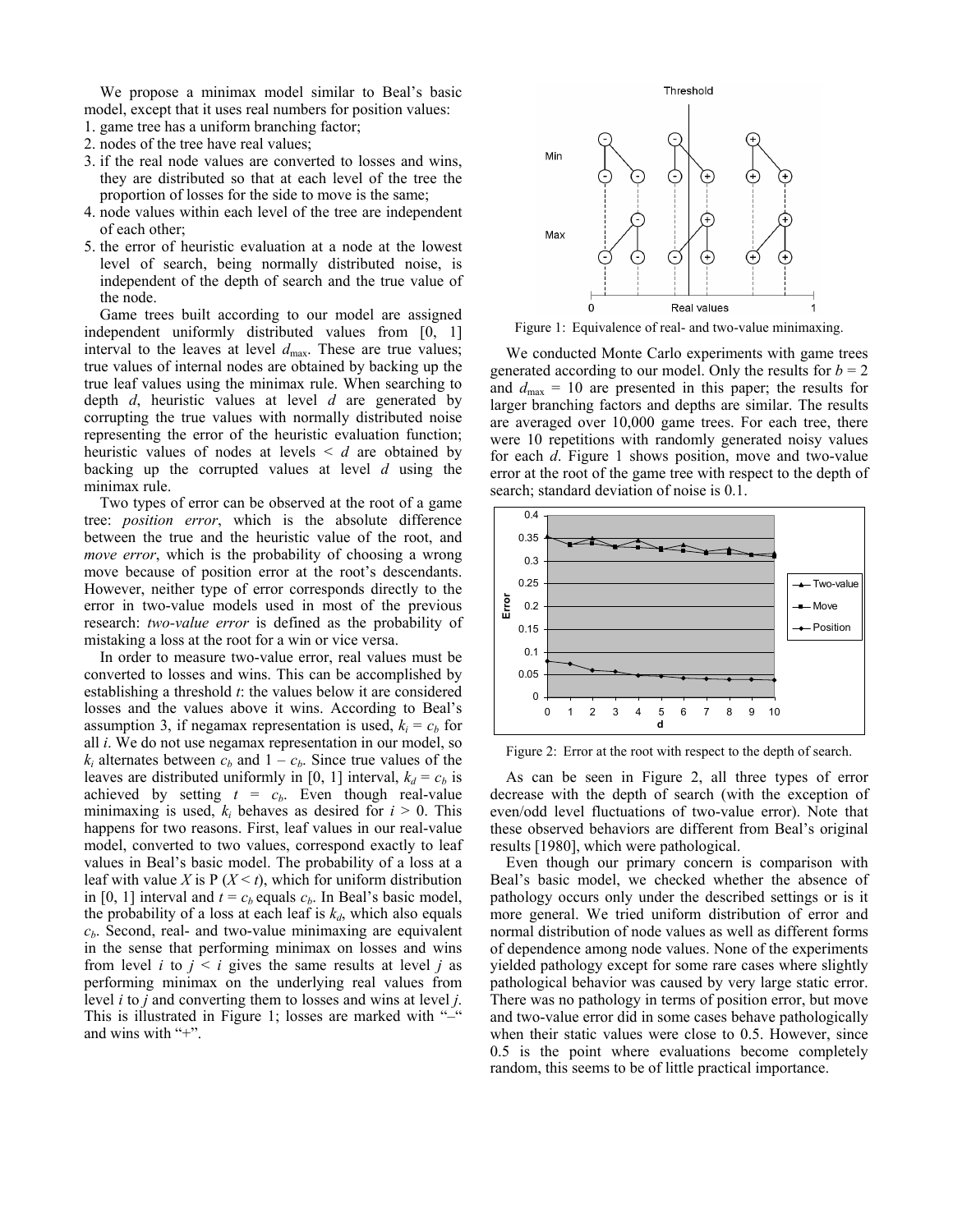#### **4 Why is Our Model Not Pathological?**

Considering that our model is very similar to Beal's, why is it not pathological? To answer this question, we must examine two-value error at the lowest level of search. Beal's assumption 5 states that it should be constant with search depth, but in our model, real-value position error is set to be constant instead (which is achieved by using normally distributed noise with the same standard deviation at all levels). Two-value error at the lowest level of search is shown in Figure 3; standard deviation of noise is 0.1.



Figure 3: Two-value error at the lowest level of search with respect to the depth of search.

As can be seen in Figure 3, two-value error at the lowest level of search decreases with the depth of search. This is different from Beal's assumption 5. However, to eliminate the pathology, Pearl [1983] observed that if the error is small, it should decrease by a factor of 1.528 every two levels, i.e. exponentially with the depth of search, while in Figure 3, it decreases roughly linearly. For Pearl's observation to be true, the error should be quite small, though. For example, if the error at depth 10 is 0.1 (the value chosen by Bratko and Gams [1982] and close to the values we experimented with), Pearl's approximation gives two-value error 0.8326 at depth 0, while the exact error is 0.3932. We chose not to work with smaller errors in this paper because move and two-value error are probabilities computed from frequencies and when they are very small, very large samples are required to obtain meaningful results.

If noise introduced at the lowest level of search is adjusted so that two-value error at the lowest level of search is always 0.1, position error at the lowest level of search increases with the depth of search as shown in Figure 4.



Figure 4: Position error at the lowest level of search with respect to the depth of search when two-value error at the lowest level of search is always 0.1.

Figure 5 shows two-value error at the root when twovalue error at the lowest level is always 0.1; results for Beal's basic model are shown for comparison.



Figure 5: Two-value error at the root with respect to the depth of search when two-value error at the lowest level of search is always 0.1.

As can be seen in Figure 5, the results for binarized realvalue model and the results for Beal's basic model match quite well. The matching is not perfect because in the realvalue model, the probability of a false win at the lowest level of search is higher than the probability of a false loss. This happens because false wins occur in [0, *t*) interval, while false losses occur in  $(t, 0)$  interval. Since  $t = c_2$ , the former is smaller, therefore node values are on average closer to the threshold, and hence two-value error is more likely. The ratio of probability of a false win : probability of a false loss is  $(1 - t)$ : *t*. If the overall probability of twovalue error is to remain 0.1, the appropriate settings in Beal's model are  $p_d = 0.05 / t$  and  $q_d = 0.05 / (1 - t)$ . Under these settings, the models match perfectly.

## **5 Minimax Pathology in General**

What remains to be considered is whether constant position error or constant two-value error at the lowest level of search is more realistic. There is no pathology in the former case, while the latter case corresponds to Beal's basic model and is pathological. Game-playing programs use real (or at least multiple) values in their evaluation functions. Position error is the most direct representation of the fallibility of these functions and there is no reason to believe that it should increase with the depth of search as shown in Figure 4. But can we expect two-value error to behave as shown in Figure 3? We will show here that the answer is "yes". Game-playing programs are generally not concerned with two-value error; if they were, one can easily imagine that it would be large in uncertain positions whose values are close to the threshold and small in clearly lost or won positions far from the threshold. If both sides are to have comparable chances to win at the root, the value at the root should be close to the threshold. Each level downwards from the root is one move away from the root position. Position values usually change gradually, so with each move, position values can be more different from the root value. Therefore the average distance of a position value from the threshold at lower levels can indeed be expected to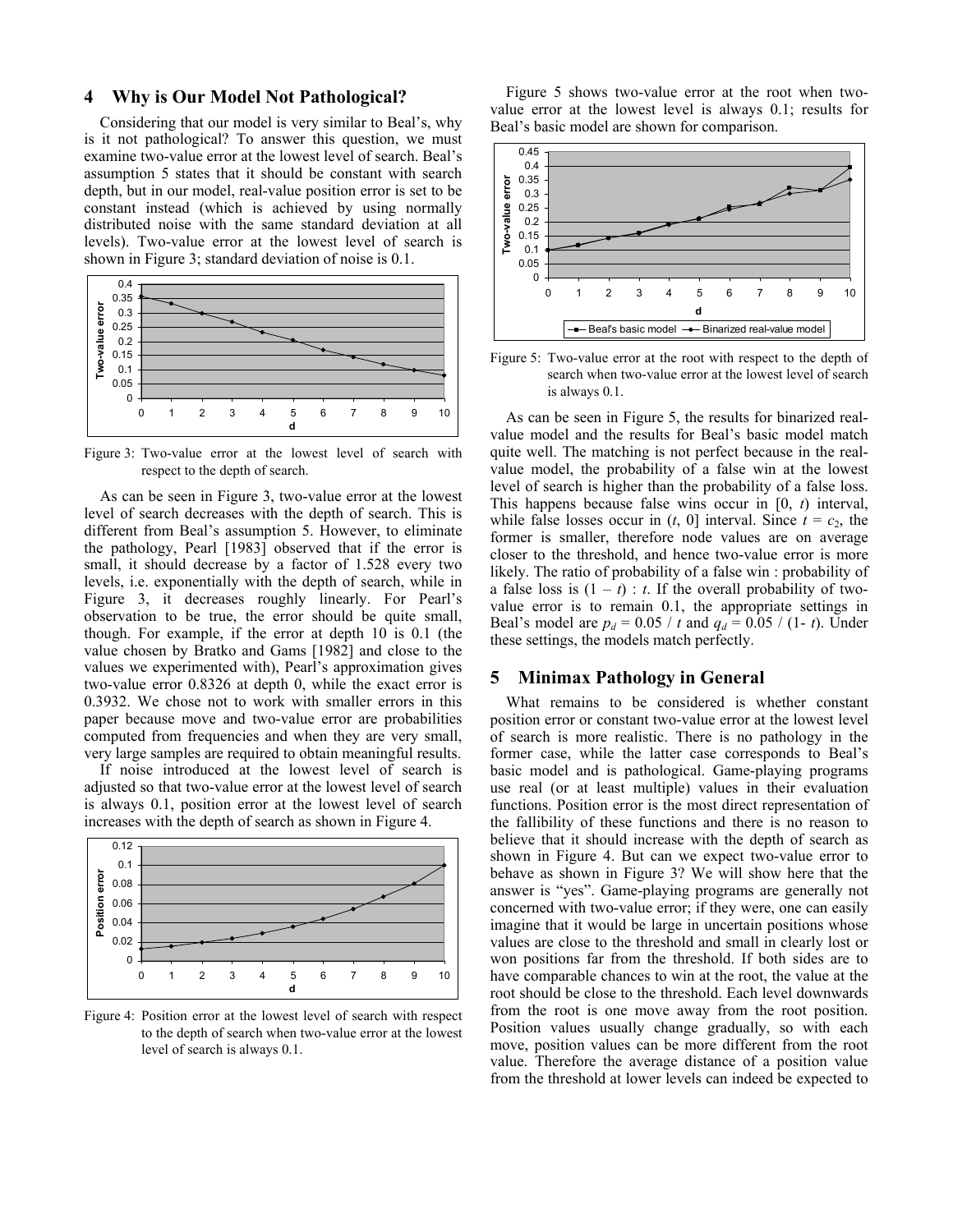be larger than at higher levels, as was also stated by Scheucher and Kaindl [1998]. This is illustrated in Figure 6; darker area represents higher probability of two-value error.



Figure 6: Distance of nodes values from the threshold and its

In game trees with independent node values, the effect of position error on two-value error can be analyzed mathematically. For simplicity, we will only consider  $b = 2$ and limit node values to [0, 1] interval.

Due to space limitation, we will only examine false losses. Consider the probability of a false loss at a node with true value *X* and heuristic value  $X - e$ , where *e* is the node's position error. False loss means that  $X > t$  and the heuristic value is on the other side of the threshold, i.e.  $X - e \leq t$ . The probability for such a mistake to happen at a node whose true real value is distributed according to distribution function  $F(x)$  is calculated according to equation [\(4\).](#page-4-0)

$$
P(X > t \land X - e < t) = P(t < X < t + e) = F(t + e) - F(t) \tag{4}
$$

Consider now the probability of a false loss at different levels in a game tree. Let  $F_i(x)$  be the distribution function of node values at *i*-th level of the game tree. If  $i - 2$  is a max level,  $F_{i-2}$  (*x*) is calculated from  $F_{i-1}$  (*x*) according to equation [\(5\).](#page-4-1)

$$
F_{i-2}(x) = P(X_{i-2} < x) = P(X_{i-1} < x)^2 = F_{i-1}(x)^2 \tag{5}
$$

If  $i - 1$  is a min level,  $F_{i-1}(x)$  is calculated from  $F_i(x)$ according to equation [\(6\).](#page-4-2)

$$
F_{i-1}(x) = P(X_{i-1} < x) = 1 - P(X_{i-1} > x) =
$$
\n
$$
= 1 - P(X_i > x)^2 = 1 - (1 - P(X_i < x))^2 = 1 - (1 - F_i(x))^2 \tag{6}
$$

In order to calculate  $F_{i-2}$  (*x*) from  $F_i$  (*x*) in one step, [\(5\)](#page-4-1) and [\(6\)](#page-4-2) are joined into equation [\(7\).](#page-4-3)

$$
F_{i-2}(x) = F_{i-1}(x)^2 = (1 - (1 - F_i(x))^2) = 1
$$
  
= 4F<sub>i</sub>(x)<sup>2</sup> - 4F<sub>i</sub>(x)<sup>3</sup> + F<sub>i</sub>(x)<sup>4</sup> (7)

We will show that the probability of a static false-loss error at higher levels is usually greater than at lower levels, which is expressed by inequality [\(8\).](#page-4-4)

P (false loss at level 
$$
i - 2
$$
) > P (false loss at level  $i$ )  
\n
$$
F_{i-2} (t+e) - F_{i-2} (t) > F_i (t+e) - F_i (t)
$$
\n(8)

Inequality [\(8\)](#page-4-4) means that the difference between the values of distribution function at points  $t + e$  and  $t$  is greater at higher levels – in other words, that the distribution function is steeper at higher levels. Let us take as an example our model from section 3:  $d_{\text{max}} = 10$  and leaf values are distributed uniformly, therefore  $F_{10}(x) = x$ . Equation (7) can be used to calculate  $F_8(x) = 4x^2 - 4x^3 + x^4$ . Figure 7 shows  $F_8(x)$  and  $F_{10}(x)$  in our model.



relation to two-value error. Figure 7: Distribution functions of node values at levels 8 and 10 in our model from section 3.

As can be seen in Figure 7,  $F_8(x)$  is steeper that  $F_{10}(x)$ between  $x = a$  and  $x = b$ . To determine where  $F_{i-2}(x)$  is steeper than  $F_i$  (*x*) independently of  $F_i$  (*x*), inequality (9) must be solved; note that  $F_i(x)$  is written as  $F_i$ .

<span id="page-4-5"></span>
$$
\frac{dF_{i-2}}{dF_i} > \frac{dF_i}{dF_i}
$$
  
8 F<sub>i</sub> - 12 F<sub>i</sub><sup>2</sup> + 4 F<sub>i</sub><sup>3</sup> > 1 (9)

<span id="page-4-0"></span>The expression  $dF_{i-2} / dF_i$  as a function of  $F_i$  is shown in Figure 8.



Figure 8:  $dF_{i-2}/dF_i$  as a function of  $F_i$ .

<span id="page-4-2"></span><span id="page-4-1"></span>With the help of Figure 8 we can solve inequality [\(9\):](#page-4-5)  $0.1624 \le F_i \le 0.7304$ . Values *a* and *b* in Figure 7 are therefore  $a = F_{10}^{-1}$  (0.1624) and  $b = F_{10}^{-1}$  (0.7304); since  $F_{10}(x) = x$ , this means  $a = 0.1624$  and  $b = 0.7304$ . So whenever the values of  $F_i(t + e)$  and  $F_i(t)$  are in the interval between 0.1624 and 0.7304, false-loss error at level  $i - 2$  is greater than false-loss error at level *i* for any distribution function  $F_i(x)$ . Since  $F_i(t) = k_i$ , if  $k_i$  is to be the same for all *i*, most reasonable distribution functions should satisfy the condition  $0.1624 \le F_i(t) \le 0.7304$ .

<span id="page-4-4"></span><span id="page-4-3"></span>We now see that two-value error at higher levels is smaller than at lower levels. But is it smaller enough? If  $p_i$ and  $q_i$  when searching to depth  $d_{\text{max}}$  were computed for all *i*, these values could be used for  $p_d$  and  $q_d$  when searching to depths  $d < d_{\text{max}}$ . Under these conditions, two-value error at the root would be the same for searches to all depths – minimax would be neither pathological nor beneficial. If we can prove that given position error *e* causes greater twovalue error at level  $i - 2$  if it is introduced at level  $i - 2$